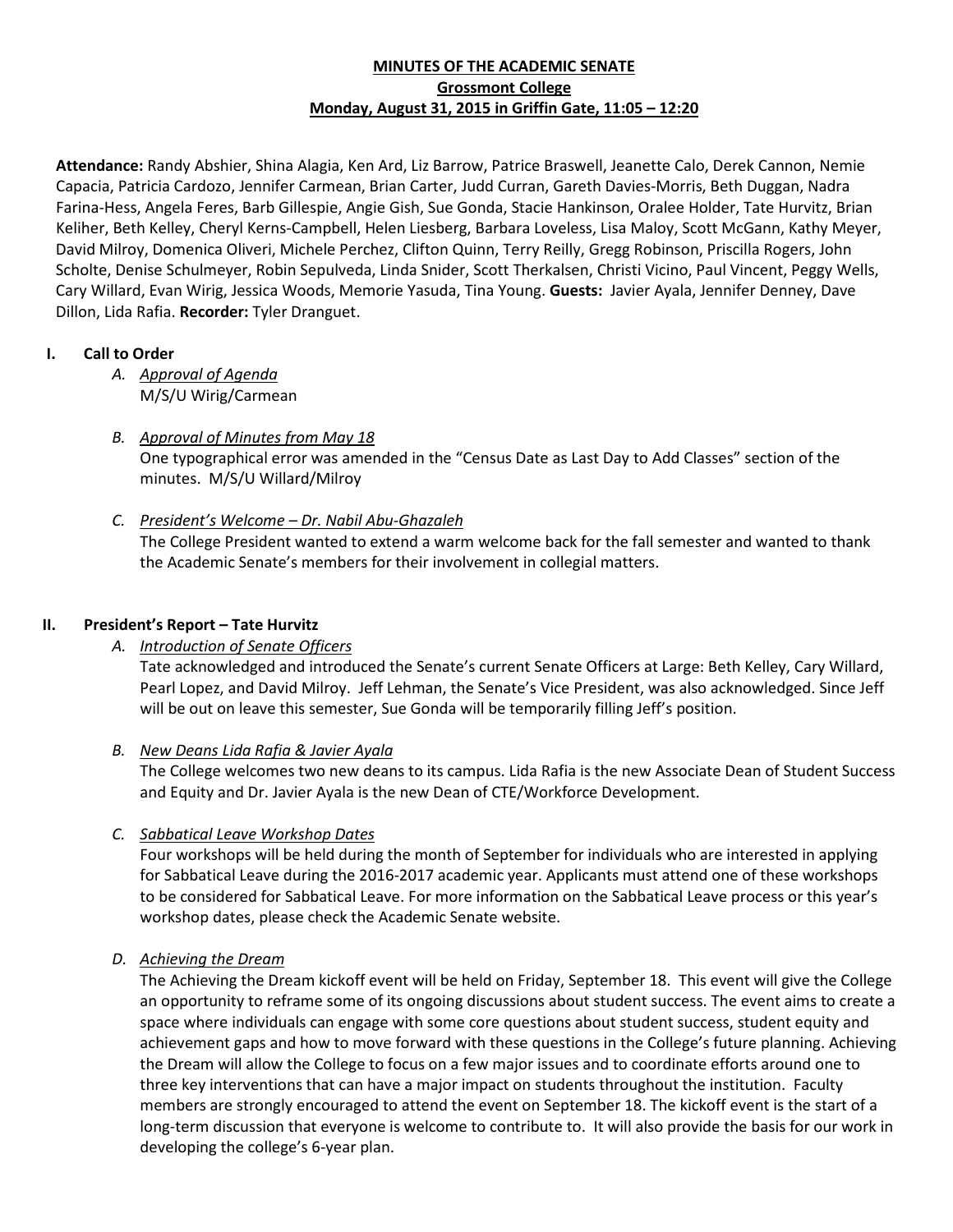### *E. Enrollment Management*

The College has been working on Enrollment Management over the course of the last year. In this time, a more proactive approach has been taken to enrollment by means of meeting with an enrollment management consultant and by means of the District's Enrollment Management Committee. This semester, however, many chairs and coordinators felt that they were not appropriately involved in the process, particularly with regard to class cancellations. The process by which these decisions were made came with good intention, but the rollout was not executed collegially and cooperatively. . As a result, a formal procedure is currently being discussed so that a more positive, collaborative process can be utilized in the future. A special meeting of the Council of Chairs & Coordinators will be meeting on Wednesday, September 9 to discuss solutions, processes, and ideas that can potentially be used in a formalized process. The CCC will then meet again on Monday, September 14, to begin discussing the formalization of a procedure that is more inclusive at all levels of the enrollment management process.

Jim Mahler's comment that "it only takes nine students to run a class" was also clarified, as it had been the source of some confusion across campus. While the exact number regarding how many students its takes to break even on a course is currently unclear, at the margins (ie. when all other operational costs have been covered and the schedule has already been created)Jim Mahler contended that the college should be running classes with low enrollment (9 or more students) because they at least break even, paying for the cost of an adjunct faculty member's salary. The colleges plan, however, is to cancel low-enrolled courses and to work to seed the cancelled FTEF back into the schedule later in the term, or into the next semester, in places that are likely to yield greater enrollment. Multiple attendees stressed that while the college does need to stay afloat, it's also not a business. It's a higher education institution, so a balanced approach must be taken to insure that the courses that are important to the college aren't simply cut due to numbers.

These issues and concerns reflect the need for a formal process to be put into place. Low numbers should trigger a conversation between a dean and a department chair, so that balance can be maintained campus wide. There will always be a balance between larger and smaller programs. Some divisions already have good processes in place, which will augment the conversations on September 9 and 14.

### *F. Campus Thefts*

There have been multiple break-ins on campus that have been reported in Building 30 and 20 complexes. As a result, offices in these areas have been or will be rekeyed. Faculty members can call Facilities & Operations at any time to discuss having their offices rekeyed. Concern about outstanding keys from adjunct instructors when they leave the College was also discussed since some faculty members were under the impression that keys did not have to be returned upon leaving. The College's current policy is to hold an instructor's final check until they turn in their keys, but due to laws about withholding checks, the College can only do so for limited period of time before they must release an instructor's pay regardless of whether they submitted their keys or not. The possibility, desirability and feasibility of security cameras on campus were also discussed. Individuals have very mixed feelings on these topics. It's a topic that is open for discussion, but the budgetary costs would be substantial and likely span the course of several years. The campus covers 800,000 square feet, so questions about what to monitor and who should monitor it are also important to the conversation.

### **III. Information Items**

# *A. Distance Education Committee*

There has been some conversation about moving the Distance Education committee to be more connected with teaching and learning on campus. As a result, discussion is currently beginning to take place to decided where the Distance Education Committee might be housed in the future.

# *B. Canvas*

Canvas is being offered to community colleges statewide for free. Because of this potential for substantial savings, the Senate needs to look at Canvas as a potential option in comparison to Blackboard. However, it